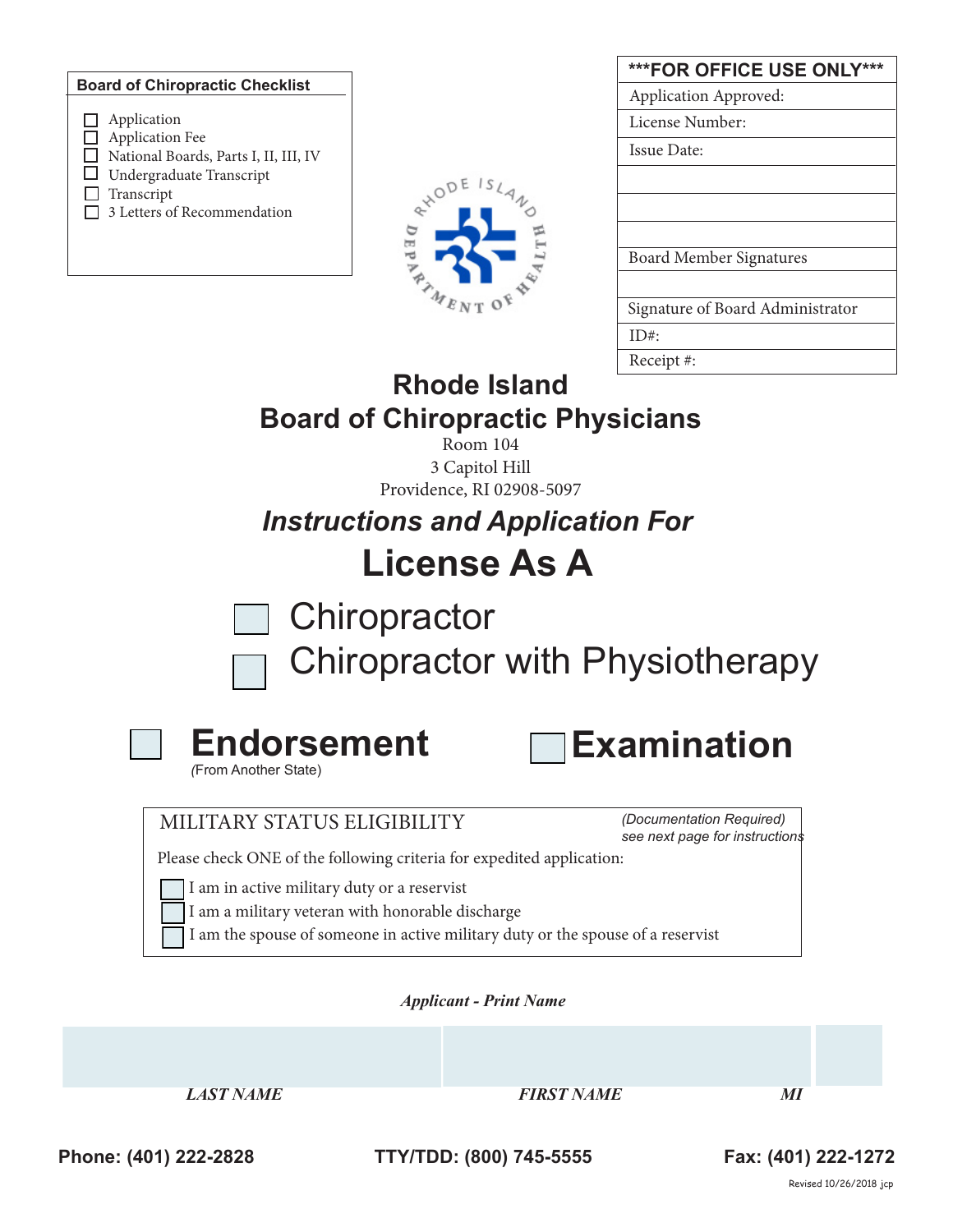# **LICENSURE REQUIREMENTS**



Completed Application with Cover Page - Applications are valid for 1 year from the day they are received at RIDOH. If you are not licensed within the year you must submit a new application.



Check or money order (preferred), made payable (in U.S. funds only) to the RI General Treasurer in the amount of \$210.00 and attached to the upper left-hand corner of the first (Top) page of the application. THIS APPLICATION FEE IS NONREFUNDABLE.



Official undergraduate transcript (sent directly from the college).

Official professional transcript (sent directly from the Chiropractic school or college).

Results National Board Results (Parts I, II, III, IV, ) sent directly from the testing service. If applicable, results of the Physiotherapy portion of the National Boards.

> NATIONAL BOARD OF CHIROPRACTIC EXAMINERS (NBCE) 901 54<sup>TH</sup> Street Greeley, CO 80634

Three letters from licensed chiropractic physicians attesting to the applicant's moral character.

If you have ever been licensed in another state, license verification(s) must be sent directly from the state(s) in which you hold or have held a license. (Interstate Verification Form included in this application can be used for that pur pose) To obtain other state address and contact information please visit: **http://www.fclb.org**

If applying for expedited military status you must include one of the following: Leave Earning Statement (LES), Letter from Command, Copy of Orders or DD-214 showing honorable discharge.

### **Licensure Information**

Please visit the RIDOH website at http://www.health.ri.gov/licenses to Verify your license, download Rules and Regualtions/ Laws for your profession, download change of address forms, other licensing forms or obtain our contact information.

HEALTH will not, for any reason, accelerate the processing of one applicant at the expense of others.

Applications must be complete 30 days prior to a Board meeting in order to be considered for licensure.

## **License Certificates**

RIDOH will be providing wallet license cards ONLY on issuance of licenses. If you wish to receive a license certificate, suitable for framing, please check the box below and attach a separate check in the amount of \$30.00 made payable to RI General Treasurer.

I would like to receive a license certificate. I have enclosed a separate check in the amount of \$30.00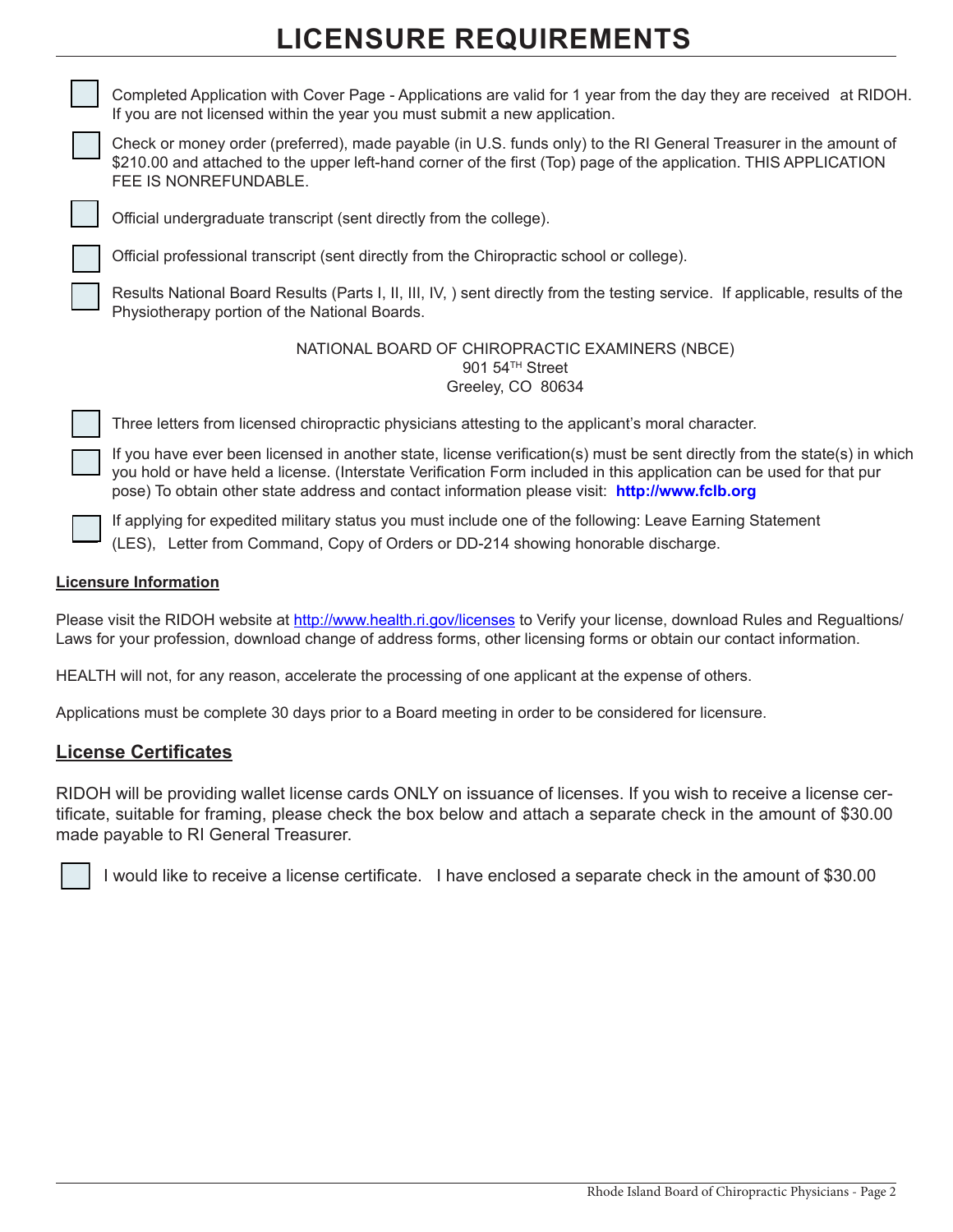

# **State of Rhode Island and Providence Plantations Board of Chiropractic Physicians**

Application for License as a Chiropractor/Chiropractor with Physiotherapy

*Refer to the Application Instructions when completing these forms. Type or block print only. Do not use felt-tip pens.*

| 1. Name(s)                                              |                                                                                                                                        |           |                                                                                                                                                         |  |  |  |
|---------------------------------------------------------|----------------------------------------------------------------------------------------------------------------------------------------|-----------|---------------------------------------------------------------------------------------------------------------------------------------------------------|--|--|--|
| This is the name that                                   | Title (i.e., Mr., Mrs., Ms., etc.)                                                                                                     |           |                                                                                                                                                         |  |  |  |
| will be printed on your<br>License/Permit/Cer-          |                                                                                                                                        |           |                                                                                                                                                         |  |  |  |
| tificate and reported to                                | First Name                                                                                                                             |           |                                                                                                                                                         |  |  |  |
| those who inquire about<br>your License/ Permit/        |                                                                                                                                        |           |                                                                                                                                                         |  |  |  |
| Certificate. Do not use                                 | Middle Name                                                                                                                            |           |                                                                                                                                                         |  |  |  |
| nicknames, etc.                                         |                                                                                                                                        |           |                                                                                                                                                         |  |  |  |
| NOTE:                                                   | Surname, (Last Name)                                                                                                                   |           |                                                                                                                                                         |  |  |  |
| It is your responsi-<br>bility to notify the            |                                                                                                                                        |           |                                                                                                                                                         |  |  |  |
| <b>Department of Health</b><br>Board of any name        | Suffix (i.e., Jr., Sr., II, III)                                                                                                       |           |                                                                                                                                                         |  |  |  |
| changes.                                                |                                                                                                                                        |           |                                                                                                                                                         |  |  |  |
|                                                         | Maiden Name, if applicable<br>Name(s) under which originally licensed in another state, if different from above (First, Middle, Last). |           |                                                                                                                                                         |  |  |  |
|                                                         |                                                                                                                                        |           |                                                                                                                                                         |  |  |  |
|                                                         |                                                                                                                                        |           |                                                                                                                                                         |  |  |  |
| 2. Social Security                                      |                                                                                                                                        |           | "Pursuant to Title 5, Chapter 76, of the Rhode Island General Laws, as                                                                                  |  |  |  |
| <b>Number</b>                                           | U.S. Social Security Number                                                                                                            |           | amended, I attest that I have filed all applicable tax returns and paid all<br>taxes owed to the State of Rhode Island, and I understand that my Social |  |  |  |
|                                                         |                                                                                                                                        |           | Security Number (SSN) will be transmitted to the Divison of Taxation to                                                                                 |  |  |  |
|                                                         |                                                                                                                                        |           | verify that no taxes are owed to the State."                                                                                                            |  |  |  |
| 3. Gender                                               | V<br>Male<br>Female                                                                                                                    |           |                                                                                                                                                         |  |  |  |
|                                                         |                                                                                                                                        |           |                                                                                                                                                         |  |  |  |
|                                                         |                                                                                                                                        |           |                                                                                                                                                         |  |  |  |
| 4. Date of Birth                                        | Day<br>Year<br>Month                                                                                                                   |           |                                                                                                                                                         |  |  |  |
|                                                         |                                                                                                                                        |           |                                                                                                                                                         |  |  |  |
|                                                         |                                                                                                                                        |           |                                                                                                                                                         |  |  |  |
| 5. Home                                                 |                                                                                                                                        |           |                                                                                                                                                         |  |  |  |
| <b>Address</b>                                          | 1st Line Address (Apartment/Suite/Room Number, etc.)                                                                                   |           |                                                                                                                                                         |  |  |  |
| It is your responsibility<br>to notify the board of all | 2nd Line Address (Number and Street)                                                                                                   |           |                                                                                                                                                         |  |  |  |
| address changes.                                        |                                                                                                                                        |           |                                                                                                                                                         |  |  |  |
| No professional                                         |                                                                                                                                        |           |                                                                                                                                                         |  |  |  |
| licensee's address                                      | City                                                                                                                                   |           | State<br>Zip Code                                                                                                                                       |  |  |  |
| (residence or business/<br>employment) will             |                                                                                                                                        |           |                                                                                                                                                         |  |  |  |
| be posted on the                                        | Country, If <b>NOT</b> U.S.<br>Postal Code. If NOT U.S.                                                                                |           |                                                                                                                                                         |  |  |  |
| Department's Web site.                                  | Home Phone                                                                                                                             |           | Home Fax                                                                                                                                                |  |  |  |
|                                                         |                                                                                                                                        |           |                                                                                                                                                         |  |  |  |
|                                                         | Email Address (Format for email address is Username@domain e.g. applicant@isp.com)                                                     |           |                                                                                                                                                         |  |  |  |
|                                                         |                                                                                                                                        |           |                                                                                                                                                         |  |  |  |
| <b>6. Business</b>                                      |                                                                                                                                        |           |                                                                                                                                                         |  |  |  |
| <b>Address</b>                                          | Name of Business/Work Location                                                                                                         |           |                                                                                                                                                         |  |  |  |
| (ONLY if it is                                          |                                                                                                                                        |           |                                                                                                                                                         |  |  |  |
| <b>RELATED to</b>                                       | 1st Line Address (Department/Suite/Room Number, etc.)                                                                                  |           |                                                                                                                                                         |  |  |  |
| your license.)                                          |                                                                                                                                        |           |                                                                                                                                                         |  |  |  |
|                                                         | Second Line Address (Number and Street)                                                                                                |           |                                                                                                                                                         |  |  |  |
| It is your responsibility<br>to notify the board of all |                                                                                                                                        |           |                                                                                                                                                         |  |  |  |
| address changes.                                        | City                                                                                                                                   |           | State<br>Zip Code                                                                                                                                       |  |  |  |
| This address will                                       |                                                                                                                                        |           |                                                                                                                                                         |  |  |  |
| appear on the De-                                       | Country, If NOT U.S.                                                                                                                   |           | Postal Code, If NOT U.S.                                                                                                                                |  |  |  |
| partment of Health<br>web site.                         |                                                                                                                                        |           |                                                                                                                                                         |  |  |  |
|                                                         | <b>Business Phone</b>                                                                                                                  | Extension | <b>Business Fax</b>                                                                                                                                     |  |  |  |

Rhode Island Board of Chiropractic Physicians - Page 3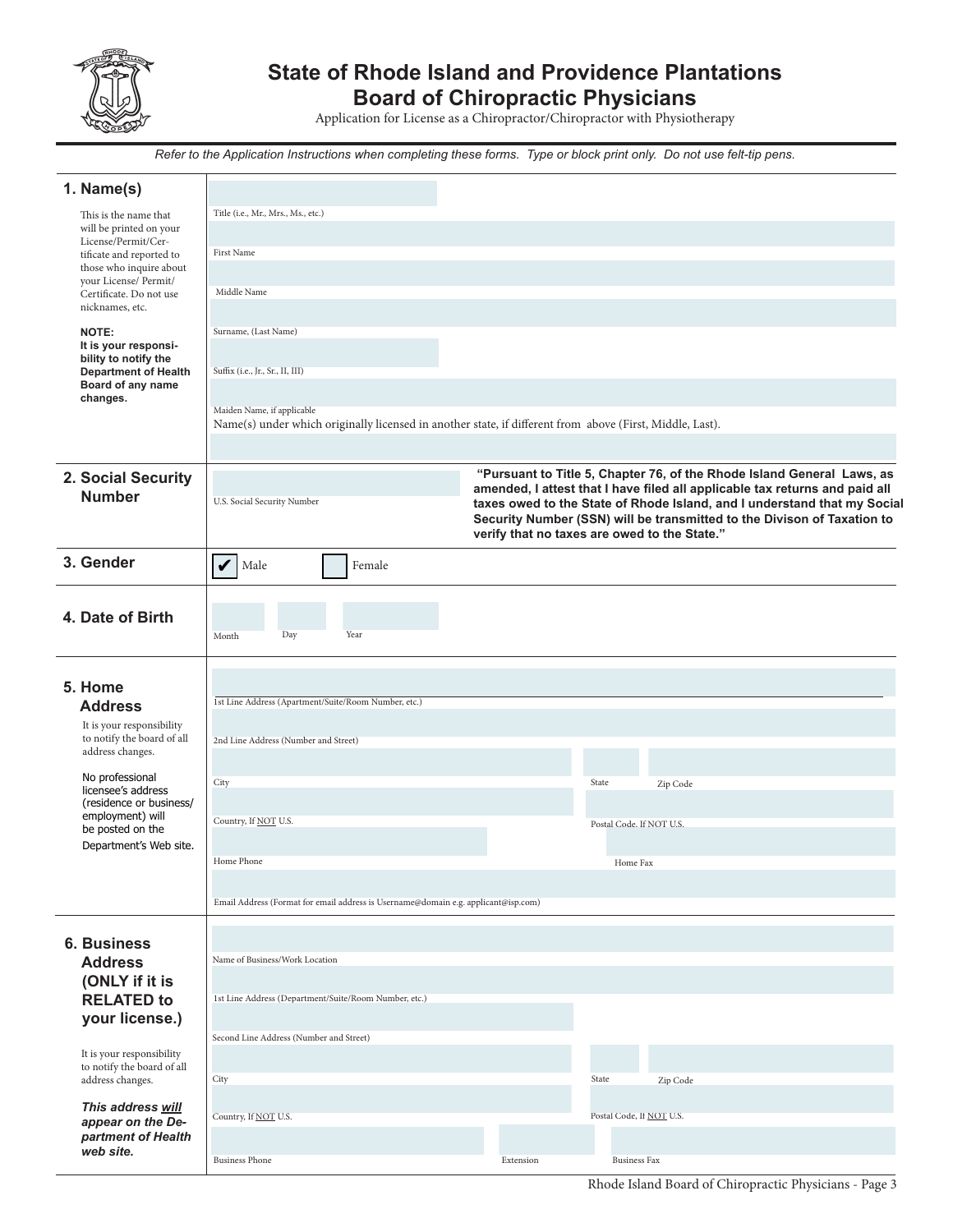| 7. Preferred                                                        | Please use my Home Address as my preferred mailing address                                                           |                                                                                                 |  |  |  |  |  |
|---------------------------------------------------------------------|----------------------------------------------------------------------------------------------------------------------|-------------------------------------------------------------------------------------------------|--|--|--|--|--|
| <b>Mailing</b><br><b>Address</b>                                    | Please use my <b>Business Address</b> as my preferred mailing address                                                |                                                                                                 |  |  |  |  |  |
| Please check ONE                                                    | NOTE: The preferred mailing address that you indicate is the address that will be released for all requests for that |                                                                                                 |  |  |  |  |  |
|                                                                     | information.                                                                                                         |                                                                                                 |  |  |  |  |  |
| 8. Qualifying                                                       |                                                                                                                      |                                                                                                 |  |  |  |  |  |
| Under-<br><b>Graduate</b>                                           | Type of School (University, College, etc.)                                                                           |                                                                                                 |  |  |  |  |  |
| <b>Education</b>                                                    |                                                                                                                      |                                                                                                 |  |  |  |  |  |
| Please list the name and<br>information about your                  | Name of School                                                                                                       |                                                                                                 |  |  |  |  |  |
| undergraduate educa-<br>tion that                                   | Date Graduated<br>Month<br>Year                                                                                      |                                                                                                 |  |  |  |  |  |
| qualifies you for<br>this license.                                  |                                                                                                                      |                                                                                                 |  |  |  |  |  |
|                                                                     | Degree Received                                                                                                      |                                                                                                 |  |  |  |  |  |
| 9. Qualifying                                                       |                                                                                                                      |                                                                                                 |  |  |  |  |  |
| <b>Post-Graduate</b><br><b>Education</b>                            | Type of School (University, College, etc.)                                                                           |                                                                                                 |  |  |  |  |  |
| Please list the name and                                            |                                                                                                                      |                                                                                                 |  |  |  |  |  |
| information about your<br>post-graduate education<br>that           | Name of School<br>Date Graduated                                                                                     |                                                                                                 |  |  |  |  |  |
| qualifies you for<br>this license.                                  | Month<br>Year<br>Is school accredited by the Council on Chiropractic Education?                                      | No<br>Yes                                                                                       |  |  |  |  |  |
|                                                                     |                                                                                                                      |                                                                                                 |  |  |  |  |  |
|                                                                     | Degree Received                                                                                                      |                                                                                                 |  |  |  |  |  |
| 10. Other State<br>License(s)                                       | Have you ever held, or do you currently hold, a license in another state?                                            | No<br>Yes                                                                                       |  |  |  |  |  |
| Please answer the ques-<br>tion and list state(s), if<br>applicable | If the answer to this question is "yes", enter all other state licenses in Question 10 (below):                      |                                                                                                 |  |  |  |  |  |
| 11. Licensure                                                       | State/Country:                                                                                                       | State/Country:                                                                                  |  |  |  |  |  |
| List all states or coun-<br>tries in which you are                  | Active<br>Inactive                                                                                                   | Active<br>Inactive                                                                              |  |  |  |  |  |
| now, or ever have been<br>licensed to practice<br>your profession*. | Active<br>Inactive                                                                                                   | Active<br>Inactive                                                                              |  |  |  |  |  |
|                                                                     | Active<br>Inactive                                                                                                   | Active<br>Inactive                                                                              |  |  |  |  |  |
|                                                                     | Active<br>Inactive                                                                                                   | Active<br>Inactive                                                                              |  |  |  |  |  |
|                                                                     | Active<br>Inactive                                                                                                   | Active<br>Inactive                                                                              |  |  |  |  |  |
|                                                                     | Active<br>Inactive                                                                                                   | Active<br>Inactive                                                                              |  |  |  |  |  |
|                                                                     | Active<br>Inactive                                                                                                   | Active<br>Inactive                                                                              |  |  |  |  |  |
|                                                                     | Active<br>Inactive                                                                                                   | Active<br>Inactive                                                                              |  |  |  |  |  |
|                                                                     | Active<br>Inactive                                                                                                   | Active<br>Inactive                                                                              |  |  |  |  |  |
|                                                                     |                                                                                                                      | (*You must also request a License Verification (page 10) from all states that are listed above) |  |  |  |  |  |
|                                                                     |                                                                                                                      |                                                                                                 |  |  |  |  |  |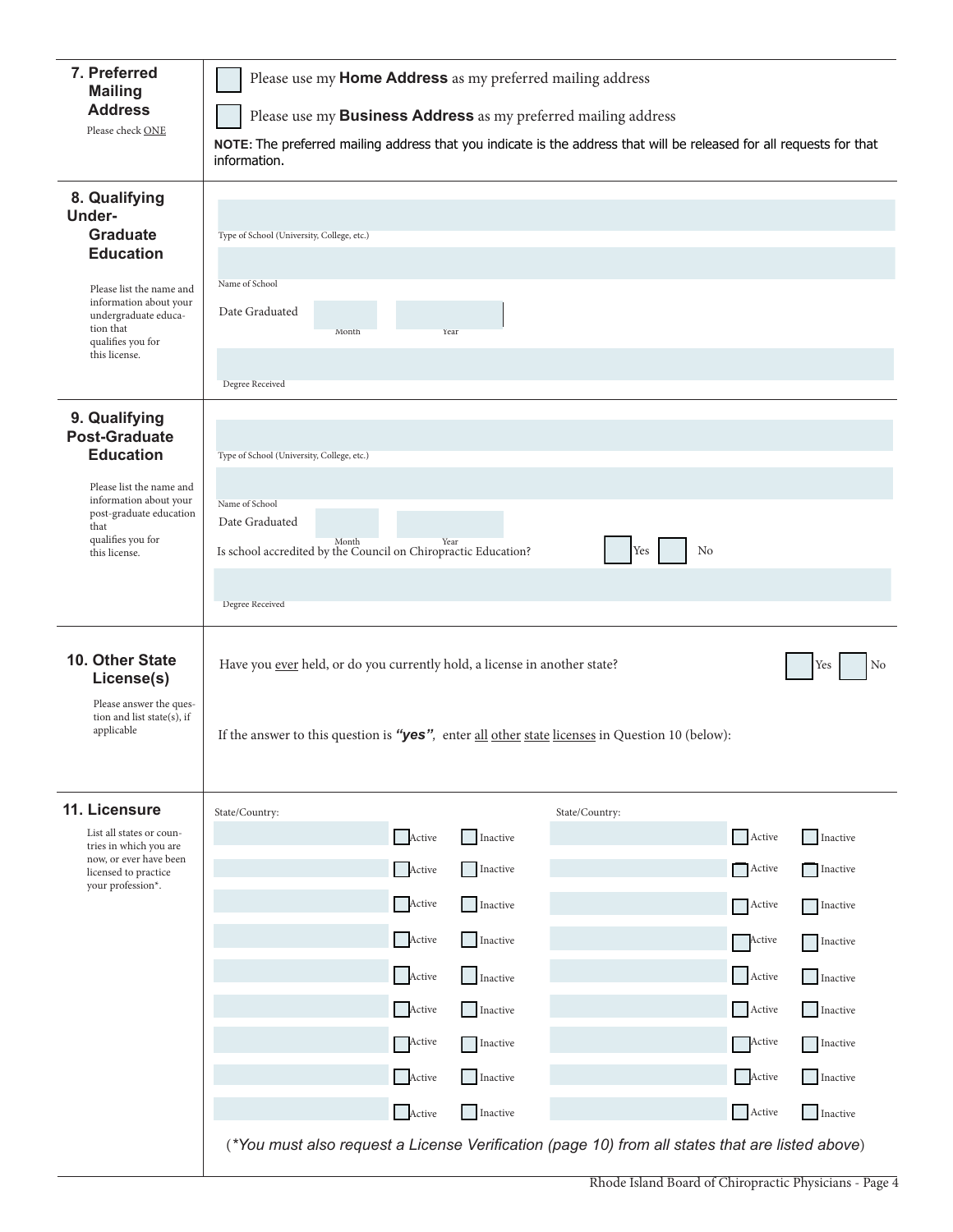| 12. Criminal<br><b>Convictions</b><br>Respond to the<br>question at the top<br>of the section, then<br>list any criminal<br>conviction(s) in the<br>space provided.<br>If necessary, you<br>may continue on a<br>separate $8\frac{1}{2} \times 11$<br>sheet of paper. | Have you ever been convicted of a violation, plead Nolo Contendere, or entered a plea<br>bargain to any federal, state or local statute, regulation, or ordinance or are any formal<br>charges pending?<br>Abbreviation of State and Conviction <sup>1</sup> (e.g. CA - Illegal Possession of a Controlled Substance): | Yes<br>Month | No<br>Year     |  |  |  |  |
|-----------------------------------------------------------------------------------------------------------------------------------------------------------------------------------------------------------------------------------------------------------------------|------------------------------------------------------------------------------------------------------------------------------------------------------------------------------------------------------------------------------------------------------------------------------------------------------------------------|--------------|----------------|--|--|--|--|
|                                                                                                                                                                                                                                                                       |                                                                                                                                                                                                                                                                                                                        |              |                |  |  |  |  |
| 13. Disciplinary<br><b>Questions</b><br>Check either Yes or<br>No for each question.                                                                                                                                                                                  | Has any Health Professional license, certificate, registration, or permit you hold or<br>1.<br>have held, been disciplined or are any formal charges pending?                                                                                                                                                          | Yes          | N <sub>0</sub> |  |  |  |  |
|                                                                                                                                                                                                                                                                       | Have you ever been denied a license, certificate, registration or permit in any state?<br><b>Note:</b> If you answer "Yes" to any question, you are <b>required</b> to furnish complete details, including date, place, reason and disposition of                                                                      | Yes          | No             |  |  |  |  |
|                                                                                                                                                                                                                                                                       | the matter. You may use the space below or, if needed, on a separate sheet of paper.                                                                                                                                                                                                                                   |              |                |  |  |  |  |

### **14. Affidavit of Applicant**

Complete this section and sign.

Make sure that you have completed all components accurately and completely.

I, the contract of the set of the set of the set of the set of the set of the person referred to in the foregoing application and supporting documents.

I have read carefully the questions in the foregoing application and have answered them completely, without reservations of any kind, and I declare under penalty of perjury that my answers and all statements made by me herein are true and correct. I further certify that I am at least 23 years of age. Should I furnish any false information in this application, I hereby agree that such act shall constitute cause for denial, suspension or revocation of my license to practice as a Chiropractor in the State of Rhode Island.

I understand that this is a continuing application and that I have an affirmative duty to inform the Rhode Island Board of Chiropractic Physicians of any change in the answers to these questions after this application and this affidavit is signed.

Signature of Applicant  $\overline{Date\ of\ Signature\ (MM/DD/YY)}$